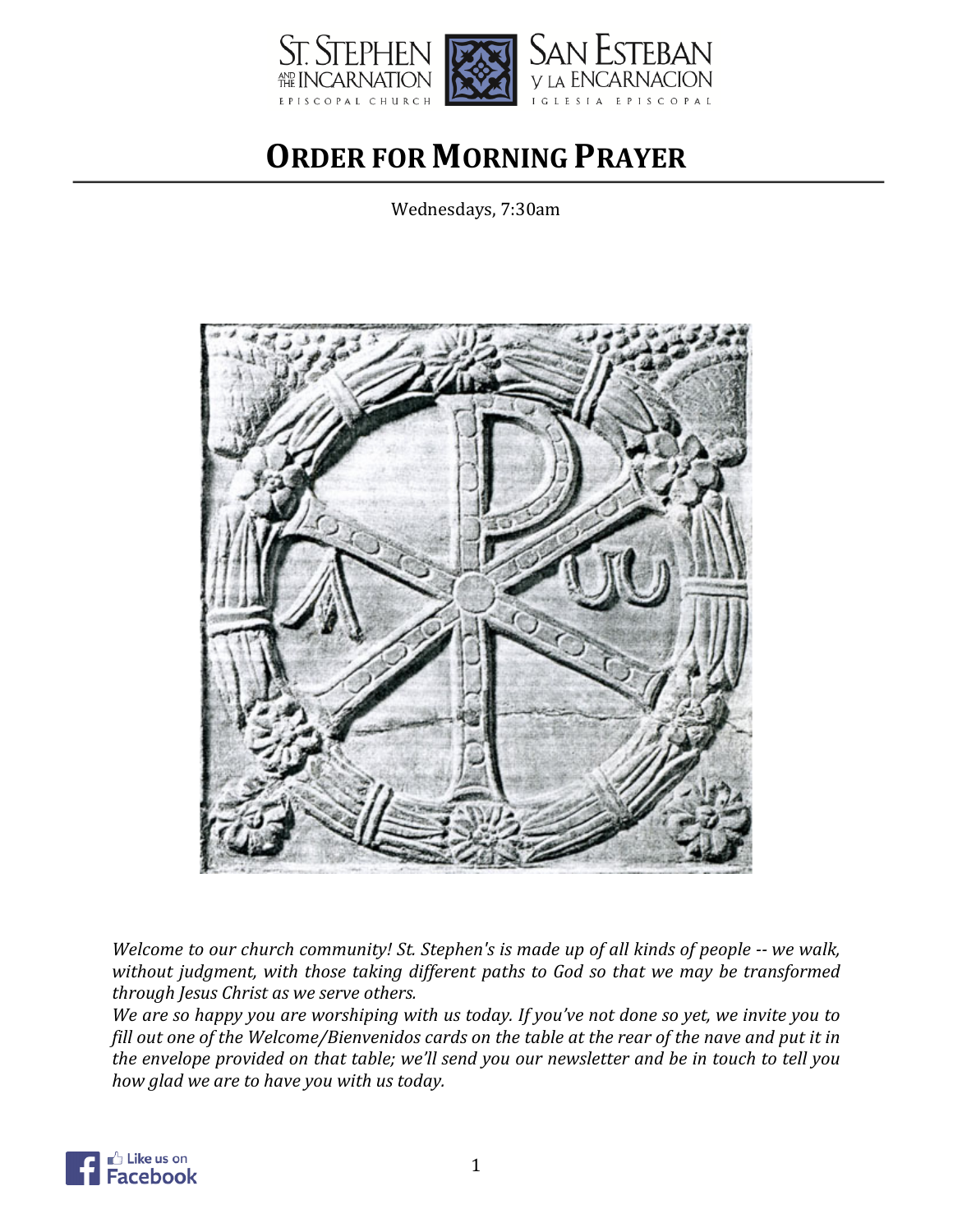# Welcome to The Episcopal Church!

As Episcopalians, we are followers of Jesus Christ, our Lord, and believe in the Father, Son and Holy Spirit.

The Episcopal Church has members in the United States, as well as in Colombia, the Dominican Republic, Ecuador, Austria, Belgium, France, Germany, Italy, Switzerland, Haiti, Honduras, Micronesia, Puerto Rico, Taiwan, Venezuela, and the Virgin Islands.

We strive to love our neighbors as ourselves and respect the dignity of every person.

The Episcopal Church is part of the worldwide Anglican Communion, and traces its heritage to the beginnings of Christianity.

Our liturgy retains ancient structure and traditions, and is celebrated in many languages.

We welcome men and women, married or celibate, to be ordained as bishops, priests, and deacons.

We believe in amendment of life, the forgiveness of sin, and life everlasting.

Lay people exercise a vital role in the governance and ministry of our Church.

Holy Communion may be received by all baptized Christians, not only members of the Episcopal Church.

We uphold the Bible and worship with the Book of Common Prayer.

We affirm that committed relationships are lifelong and monogamous. Episcopalians also recognize that there is grace after divorce and do not deny the sacraments to those who have been divorced.

We affirm that issues such as birth control are matters of personal informed conscience.

We celebrate our unity in Christ while honoring our differences, always putting the work of love before uniformity of opinion.

All are welcome to find a spiritual home in the Episcopal Church.

\* Extracted from The Episcopal Church website.

2

# Bienvenido a la Iglesia Episcopal!

Los episcopales seguimos a Jesucristo, nuestro Señor y creemos en el Padre, el Hijo y el Espíritu Santo.

La Iglesia Episcopal tiene miembros en Estados Unidos, en Colombia, la República Dominicana, Ecuador, Austria, Bélgica, Francia, Alemania, Italia, Suiza, Haití, Honduras, Micronesia, Puerto Rico, Taiwán, Venezuela y las Islas Vírgenes.

Nos esforzamos por amar al prójimo como a nosotros mismos y respetamos la dignidad de todo ser humano.

La Iglesia Episcopal forma parte de la Comunión Anglicana, y su patrimonio arranca del principio del Cristianismo.

Nuestra liturgia conserva estructuras y tradiciones antiguas y se celebra en muchas lenguas.

Recibimos a hombres y mujeres, casados o célibes, para ser ordenados de obispos, sacerdotes y diáconos.

Creemos en la enmienda de vida, en el perdón de los pecados y en la vida eternal.

Los laicos ejercen una función vital en el gobierno y ministerio de nuestra Iglesia.

La Santa Comunión la pueden recibir todos los cristianos bautizados, nos solamente los miembros de la Iglesia Episcopal.

Defendemos la Biblia y adoramos con el Libro de Oración Común.

Afirmamos que las relaciones comprometidas y monógamas son para toda la vida. Los episcopales reconocen que hay gracia después del divorcio y no niegan los sacramentos a los divorciados.

Afirmamos que temas como el control de la natalidad son asuntos de conciencia personal.

Celebramos nuestra unidad en Cristo al paso que respetamos nuestras diferencias, siempre colocando el trabajo de amor antes que la uniformidad de opinión.

Todos son bienvenidos a encontrar un hogar espiritual en la Iglesia Episcopal.

\* Extraído del sitio web de la Iglesia Episcopal.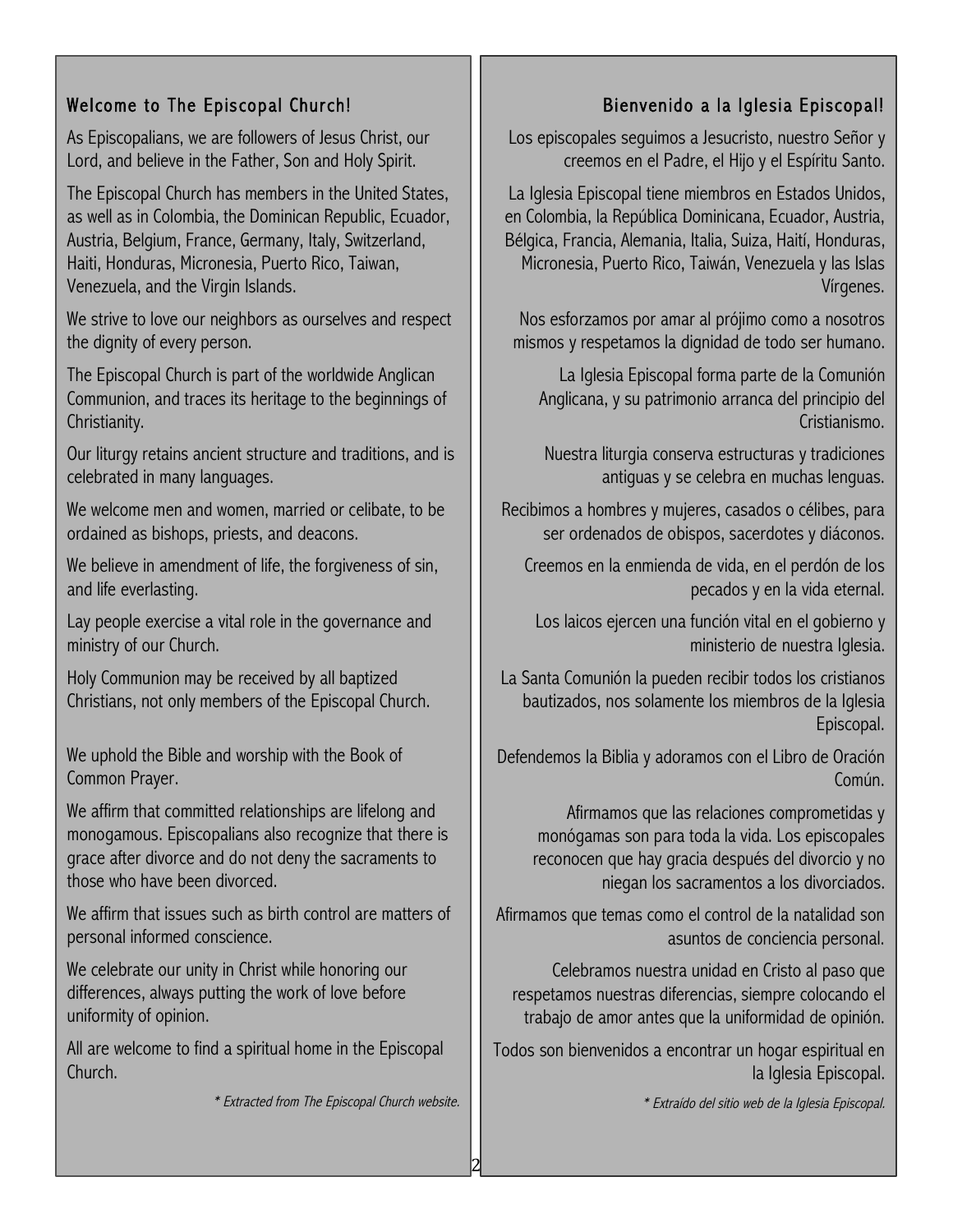# **OPENING SENTENCES**

The Officiant may say one of the following:

If anyone is in Christ, there is a new creation: everything old has passed away; see, everything has become new! 2 Corinthians 5:17, NRSV

*Or*

God is Spirit, and those who worship must worship in spirit and in truth. *John* 4:24

*Or*

Let the words of my mouth, and the meditation of my heart, be always acceptable in your sight, O God, my strength and my redeemer. *Psalm 19:14* 

*Or*

O send out your light and your truth, that they may lead me, and bring me unto your holy hill, and to your dwelling. *Psalm 43:3* 

# All Saints and Major Saints' Days

You are no longer strangers and sojourners, but citizens together with the saints and members of the household of God. *Ephesians* 2:19

*Occasions of Thanksgiving* 

We give you thanks, O God, we give you thanks, calling upon your Name and declaring all your wonderful deeds. *Psalm 75:1* 

# **INVITATORY AND PSALTER**

All stand, if able.

| <i><b>Officiant</b></i> | O God, let our mouth proclaim your praise. |
|-------------------------|--------------------------------------------|
| <b>People</b>           | and your glory all the day long.           |

*Or*

| Officiant<br>People | Lord, open our lips.<br>And our mouth shall proclaim your praise.                              |  |
|---------------------|------------------------------------------------------------------------------------------------|--|
| Officiant           | The night has passed, and the day lies open before us;<br>let us pray with one heart and mind. |  |
| Silence is kept.    |                                                                                                |  |

*Officiant* As we rejoice in the gift of this new day, so may the light of your presence, O God, set our hearts on fire with love for you; now and for ever. **Amen.**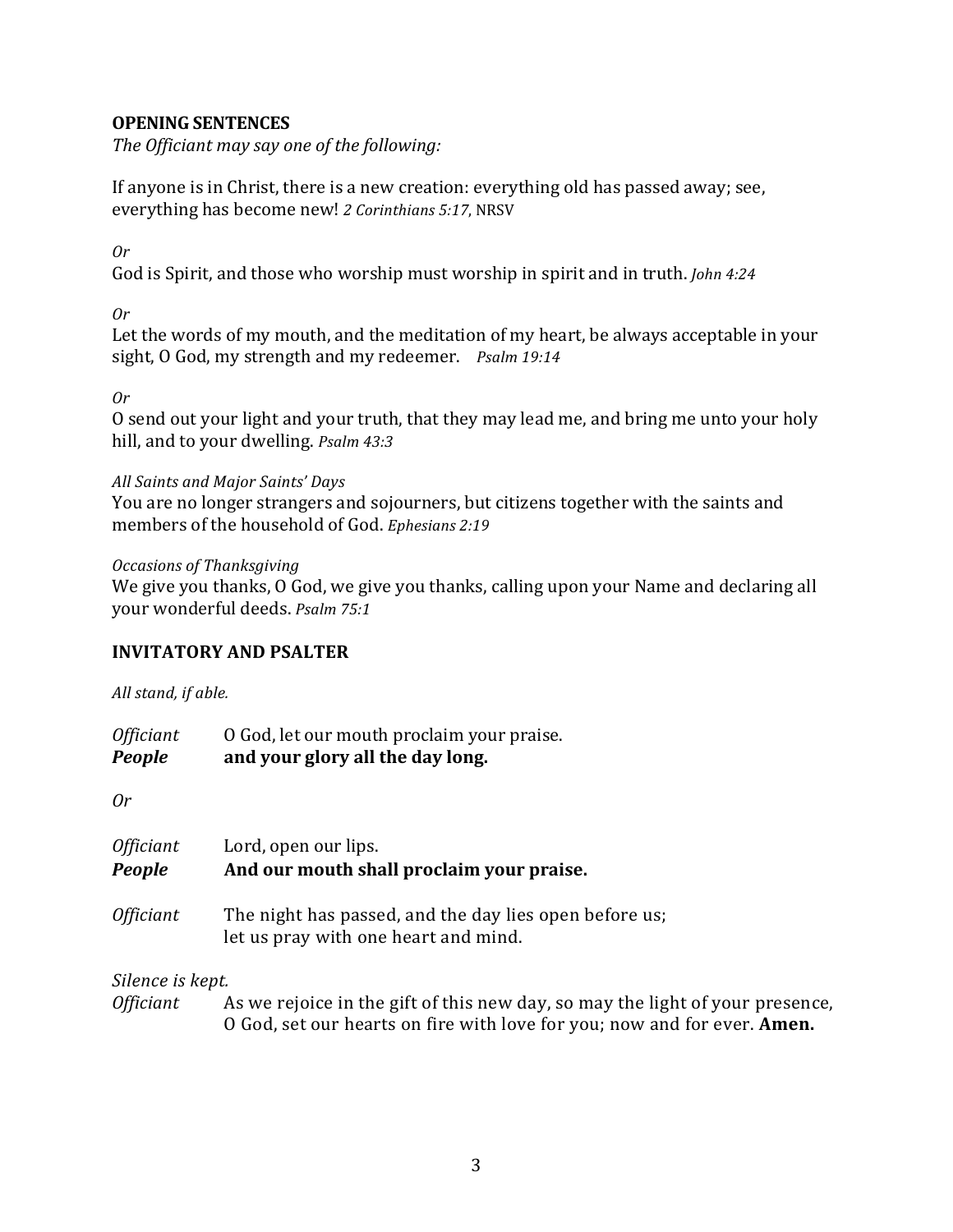*The congregation may say in unison:* 

#### **Venite** *Psalm* 95:1-7

Come, let us sing to the Lord;  $*$ let us shout for joy to the Rock of our salvation. Let us come before God's presence with thanksgiving  $*$ and raise to the Lord a shout with psalms. For you are a great God; \* you are great above all gods. In your hand are the caverns of the earth,  $*$ and the heights of the hills are yours also. The sea is yours, for you made it,  $*$ and your hands have molded the dry land. Come, let us bow down and bend the knee, \* and kneel before the Lord our Maker. For you are our God, and we are the people of your pasture and the sheep of your hand.  $*$ Oh, that today we would hearken to your voice! Let us listen today to God's voice: Harden not your hearts, as your forebears did in the wilderness,  $*$ at Meribah, and on that day at Massah, when they tempted me. They put me to the test,  $*$ though they had seen my works. Forty years long I detested that generation and said,  $*$ "This people are wayward in their hearts; they do not know my ways." So I swore in my wrath,  $*$ "They shall not enter into my rest." Praise to the holy and undivided Trinity, one God: \* as it was in the beginning, is now, and will be for ever. Amen.

*Or, in place of an Invitatory Psalm, the following Morning Psalms may be said. Please, observe a pause after each asterisk and in the end of each sentence.* 

#### **Psalm 63:1-8** *Deus, Deus meus*

O God, you are my God; eagerly I seek you; \* my soul thirsts for you, my flesh faints for you, as in a barren and dry land where there is no water. Therefore I have gazed upon you in your holy place,  $*$ that I might behold your power and your glory. For your loving-kindness is better than life itself;  $*$ my lips shall give you praise. So will I bless you as long as I live  $*$ and lift up my hands in your Name. My soul is content, as with marrow and fatness,  $*$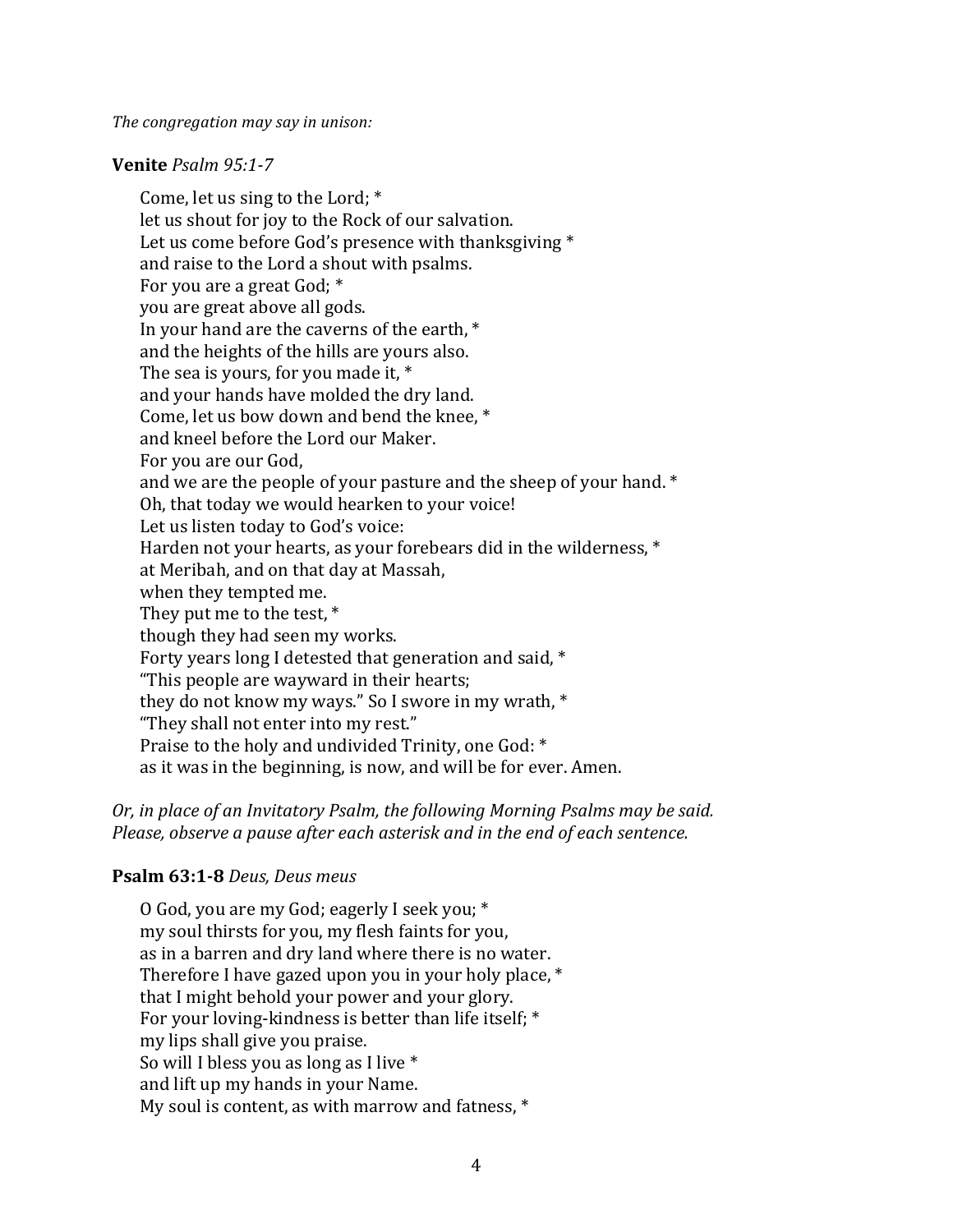and my mouth praises you with joyful lips, When I remember you upon my bed,  $*$ and meditate on you in the night watches. For you have been my helper, \* and under the shadow of your wings I will rejoice. My soul clings to you:  $*$ your right hand holds me fast. Praise to the holy and undivided Trinity, one God: \* as it was in the beginning, is now, and will be for ever. Amen.

#### **Psalm 67:1-5** *Deus misereatur*

O God, be merciful to us and bless us, \* show us the light of your countenance and come to us. Let your ways be known upon earth,  $*$ your saving health among all nations. Let the peoples praise you,  $0$  God;  $*$ let all the peoples praise you. Let the nations be glad and sing for joy,  $*$ for you judge the peoples with equity and guide all the nations upon earth. Let the peoples praise you,  $0$  God;  $*$ let all the peoples praise you. Praise to the holy and undivided Trinity, one God: \* as it was in the beginning, is now, and will be for ever. Amen.

#### **The Lessons**

*One or two lessons, as appointed, are read, the Reader first saying* A Reading (Lesson) from

After the Readings, the Reader may say

Hear what the Spirit is saying to God's people. *or* 

Hear what the Spirit is saying to the Churches. **People Thanks be to God.** 

*Silence may be kept after each Reading. One of the Canticles on pages* 10 to 18 *is said after* each Reading. If three Lessons are used, the Lesson from the Gospel is read after the second *Canticle.*

*Please, when reciting Psalms, observe a pause after each asterisk and in the end of each sentence.*

The bible readings can be found on the separate handout.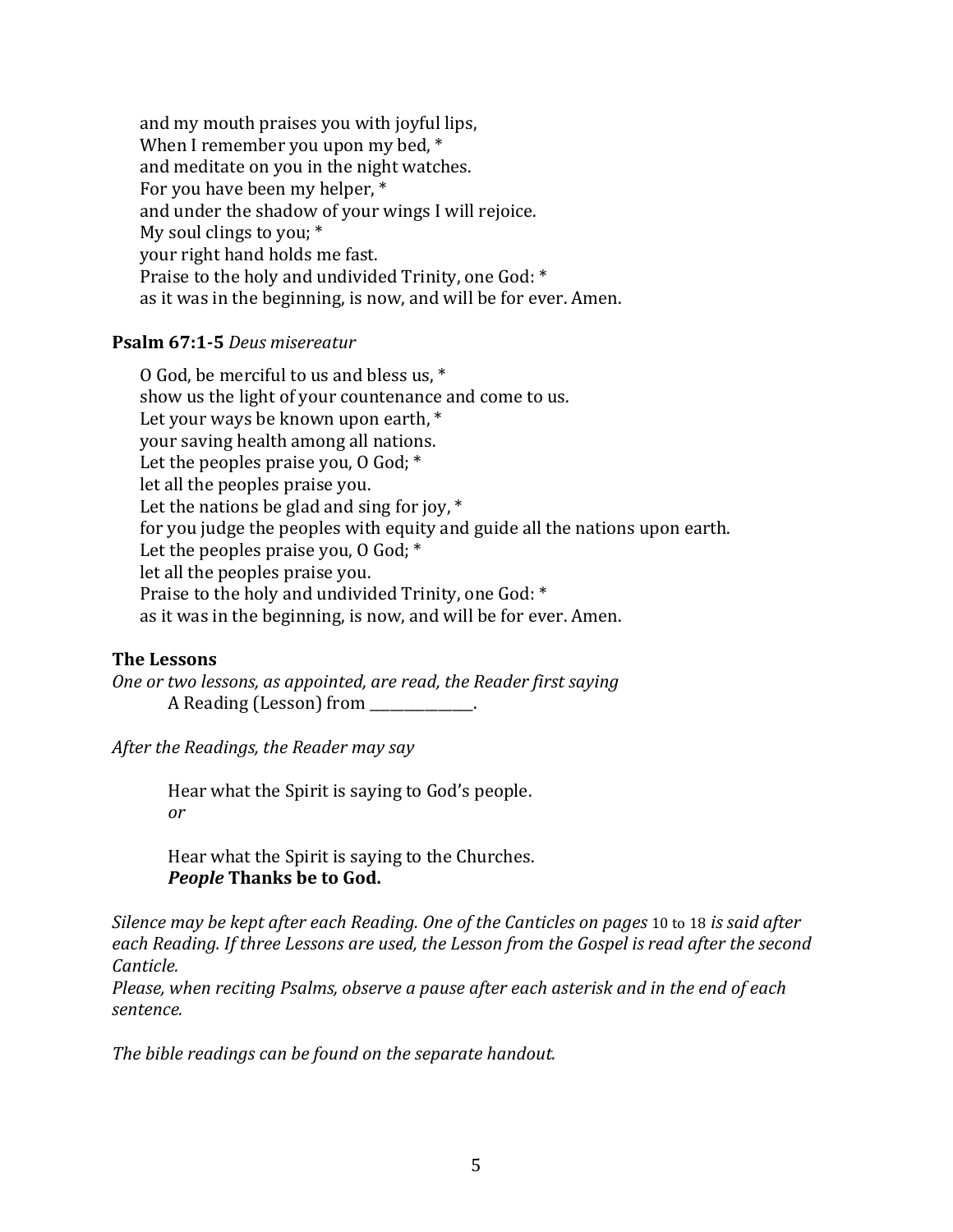The Creed of the Apostles may be said.

#### **THE APOSTLES' CREED**

I believe in God, the Father almighty, creator of heaven and earth. I believe in Jesus Christ, God's only Son, our Lord, who was conceived by the Holy Spirit, born of the Virgin Mary, suffered under Pontius Pilate, was crucified, died, and was buried; he descended to the dead. On the third day he rose again; he ascended into heaven, he is seated at the right hand of the Father, and he will come again to judge the living and the dead. I believe in the Holy Spirit, the holy catholic Church, the communion of saints, the forgiveness of sins, the resurrection of the body, and the life everlasting. Amen.

#### **THE PRAYERS**

*The People stand or kneel Officiant* Hear our cry, O God. *People* And listen to our prayer *Officiant* Let us pray.

*People are invited to pray the Our Father in the language they feel more comfortable.* 

**Our Father, who art in heaven, hallowed be thy Name, thy kingdom come, thy will be done, on earth as it is in heaven.** Give us this day our daily bread. And forgive us our trespasses, as we forgive those who trespass against us. And lead us not into temptation, **but deliver us from evil.** For thine is the kingdom, and the power, and the glory, for ever and ever. Amen.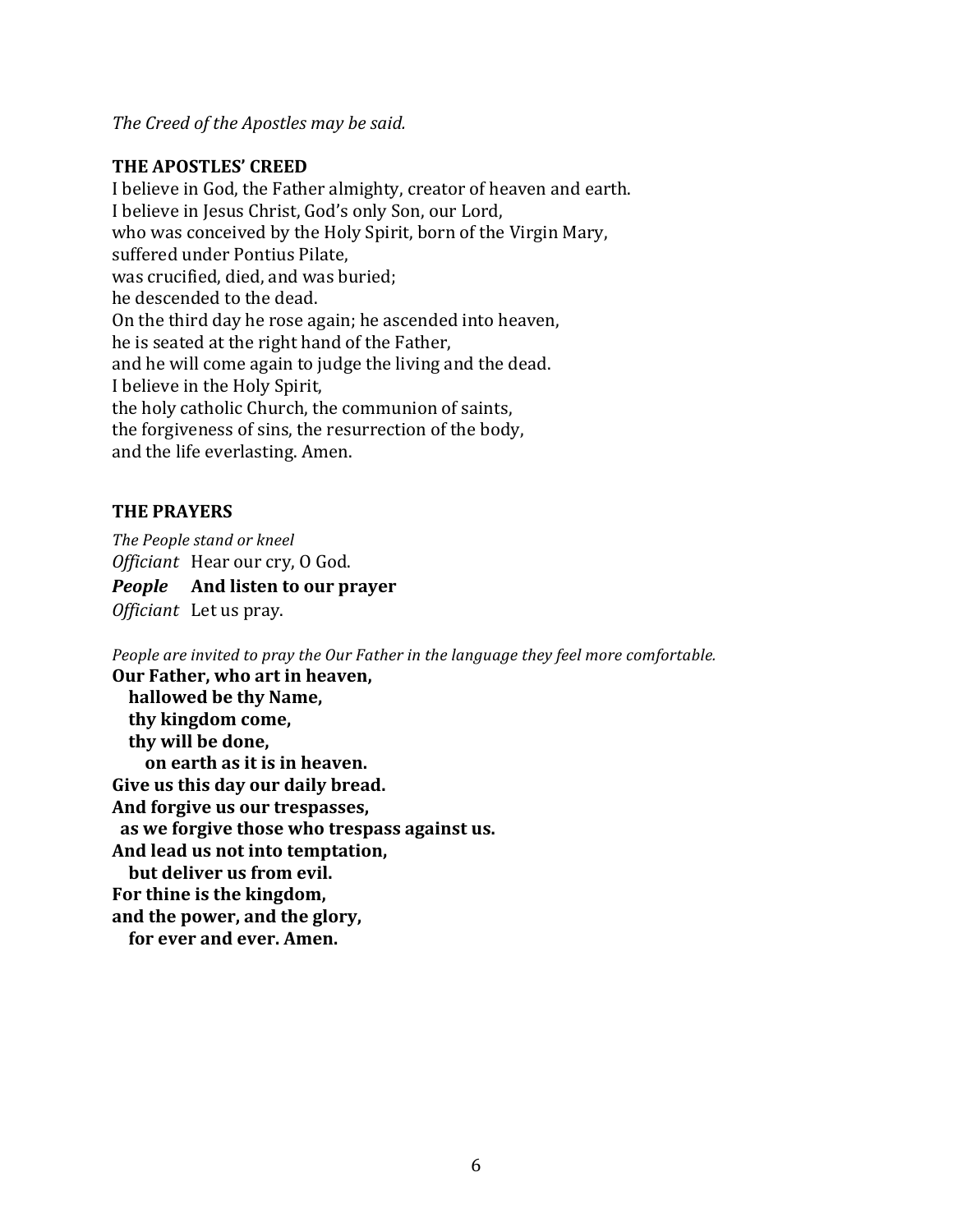#### **SUFFRAGES FOR USE IN MORNING PRAYER**

#### **Form A**

Help us, O God our Savior; **Deliver us and forgive us our sins.** Look upon your congregation; Give to your people the blessing of peace. Declare your glory among the nations; And your wonders among all peoples. Do not let the oppressed be shamed and turned away; *Never forget the lives of your poor.* Continue your loving-kindness to those who know you; And your favor to those who are true of heart. Satisfy us by your loving-kindness in the morning; *So shall we rejoice and be glad all the days of our life.* 

#### **Form B**

Show us your mercy, O Lord; And grant us your salvation. Clothe your ministers with righteousness; Let your people sing with joy. Give peace, O Lord, in all the world; *For only in you can we live in safety.* Lord, keep this nation under your care; *And guide us in the way of justice and truth.* Let your way be known upon earth; *Your saving health among all nations.* Let not the needy, O Lord, be forgotten; *Nor the hope of the poor be taken away.* Create in us clean hearts, O God; And sustain us with your Holy Spirit.

#### **COLLECT OF THE DAY**

*Presider*: The Lord be with you. *People:* And also with you. *Presider:* Let us pray. The Collect of the Day is said.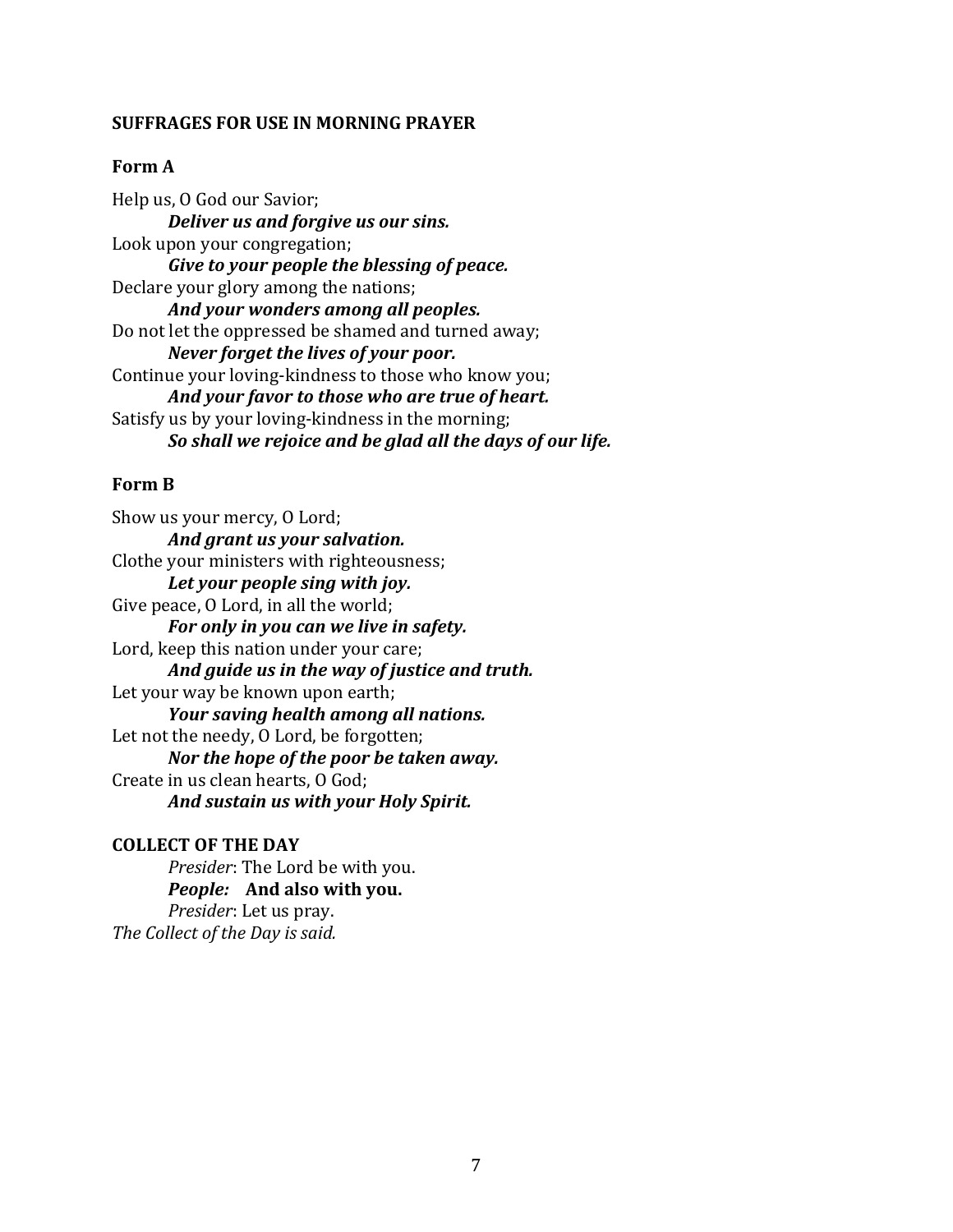#### **COLLECTS**

The Officiant then says one or more of the following collects:

# *A Collect for the Renewal of Life*

O God, the King eternal, whose light divides the day from the night and turns the shadow of death into the morning: Drive far from us all wrong desires, incline our hearts to keep your law, and guide our feet into the way of peace; that, having done your will with cheerfulness while it was day, we may, when night comes, rejoice to give you thanks; through Jesus Christ our Lord. *Amen.* 

#### *A Collect for Peace*

O God, the author of peace and lover of concord, to know you is eternal life and to serve you is perfect freedom: Defend us, your humble servants, in all assaults of our enemies; that we, surely trusting in your defense, may not fear the power of any adversaries; through the might of Jesus Christ our Lord. *Amen.* 

#### *A Collect for Grace*

Lord God, almighty and everlasting Father, you have brought us in safety to this new day: Preserve us with your mighty power, that we may not fall into sin, nor be overcome by adversity; and in all we do, direct us to the fulfilling of your purpose; through Jesus Christ our Lord. *Amen.* 

#### *A Collect for Guidance*

Heavenly Father, in you we live and move and have our being: We humbly pray you so to guide and govern us by your Holy Spirit, that in all the cares and occupations of our life we may not forget you, but may remember that we are ever walking in your sight; through Jesus Christ our Lord. Amen.

# *A Collect for the Mission of the Church*

Almighty and everlasting God, by whose Spirit the whole body of your faithful people is governed and sanctified: Receive our supplications and prayers which we offer before you for all members of your holy Church, that in their vocation and ministry they may truly and devoutly serve you; through our Lord and Savior Jesus Christ. *Amen.* 

#### *Prayer for the Human Family*

O God, you made us in your own image and redeemed us through Jesus your Son: Look with compassion on the whole human family; take away the arrogance and hatred which infect our hearts; break down the walls that separate us; unite us in bonds of love; and work through our struggle and confusion to accomplish your purposes on earth; that, in your good time, all nations and races may serve you in harmony around your heavenly throne; through Jesus Christ our Lord. Amen.

#### Authorized intercessions and thanksgivings may follow.

The Officiant may present the prayers from our neighbors (from the Prayer Board).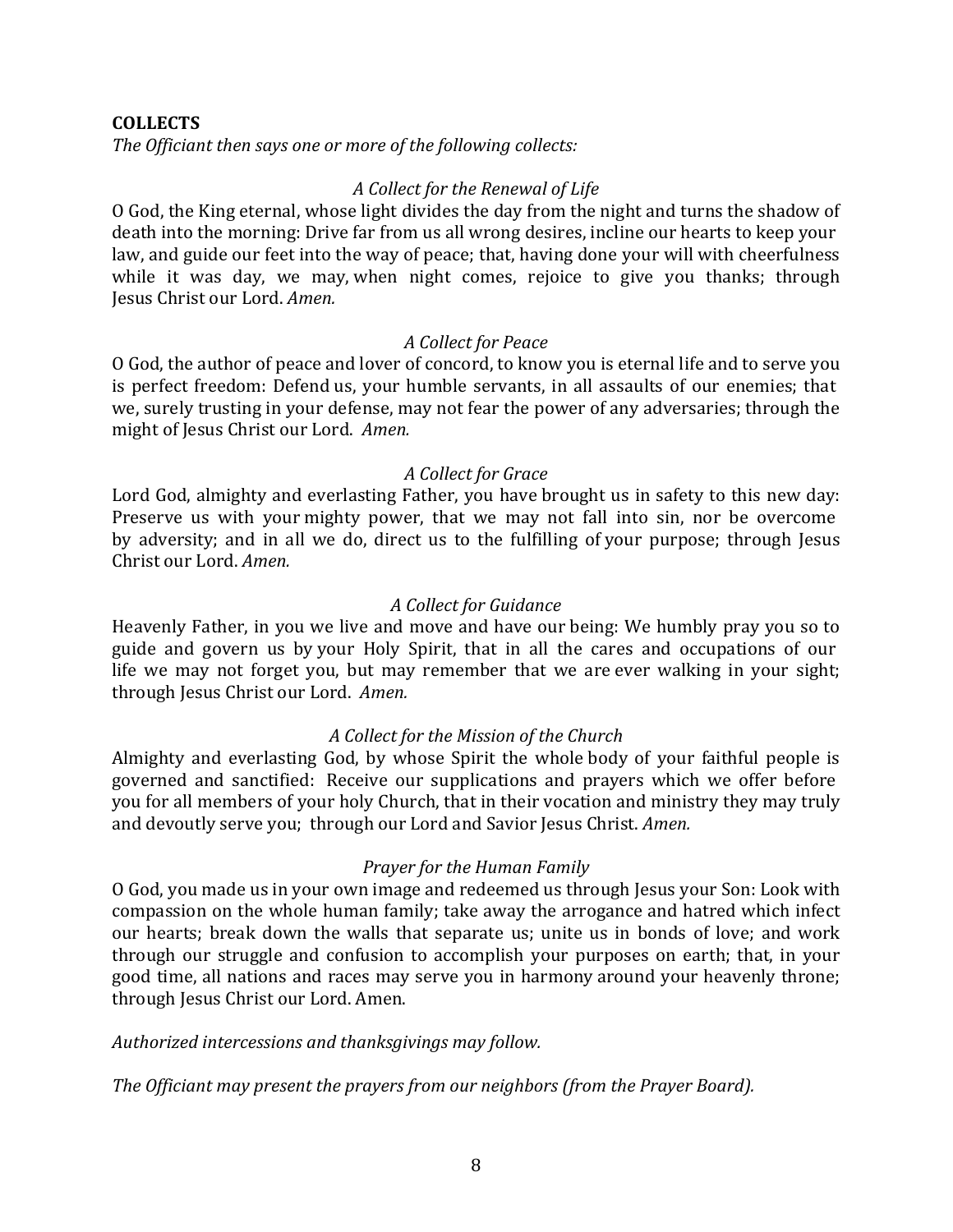*Before the close of the Office one or both of the following may be used* 

#### *The General Thanksgiving*

# *Officiant and People*

**Almighty God, Maker of all mercies, we your unworthy servants give you humble thanks** for all your goodness and loving-kindness to us and to all whom you have made. We bless you for our creation, preservation, **and all the blessings of this life; but above all for your immeasurable love** in the redemption of the world by our Lord Jesus Christ; for the means of grace, and for the hope of glory. And, we pray, give us such an awareness of your mercies, **that with truly thankful hearts we may show forth your praise, not only with our lips, but in our lives, by giving up our selves to your service, and by walking before you** in holiness and righteousness all our days; **through Jesus Christ our Lord,** to whom, with you and the Holy Spirit, **be honor and glory throughout all ages. Amen.** 

# *A Prayer of St. Chrysostom*

*Officiant* - Almighty God, you have given us grace at this time with one accord to make our common supplication to you; and you have promised through your well-beloved Son that when two or three are gathered together in his Name you will be in the midst of them: Fulfill now, O Lord, our desires and petitions as may be best for us; granting us in this world knowledge of your truth, and in the age to come life everlasting. *Amen.* 

*Officiant* - Let us bless the Lord. **People - Thanks** be to God.

The Officiant may then conclude with one of the following

*Officiant* - The grace of our Lord Jesus Christ, and the love of God, and the fellowship of the Holy Spirit, be with us all evermore. *Amen.* 2 Corinthians 13:14

*Officiant* - May the God of hope fill us with all joy and peace in believing through the power of the Holy Spirit. *Amen. Romans* 15:13

*Officiant* - Glory to God whose power, working in us, can do infinitely more than we can ask or imagine: Glory to him from generation to generation in the Church, and in Christ Jesus for ever and ever. *Amen. Ephesians* 3:20,21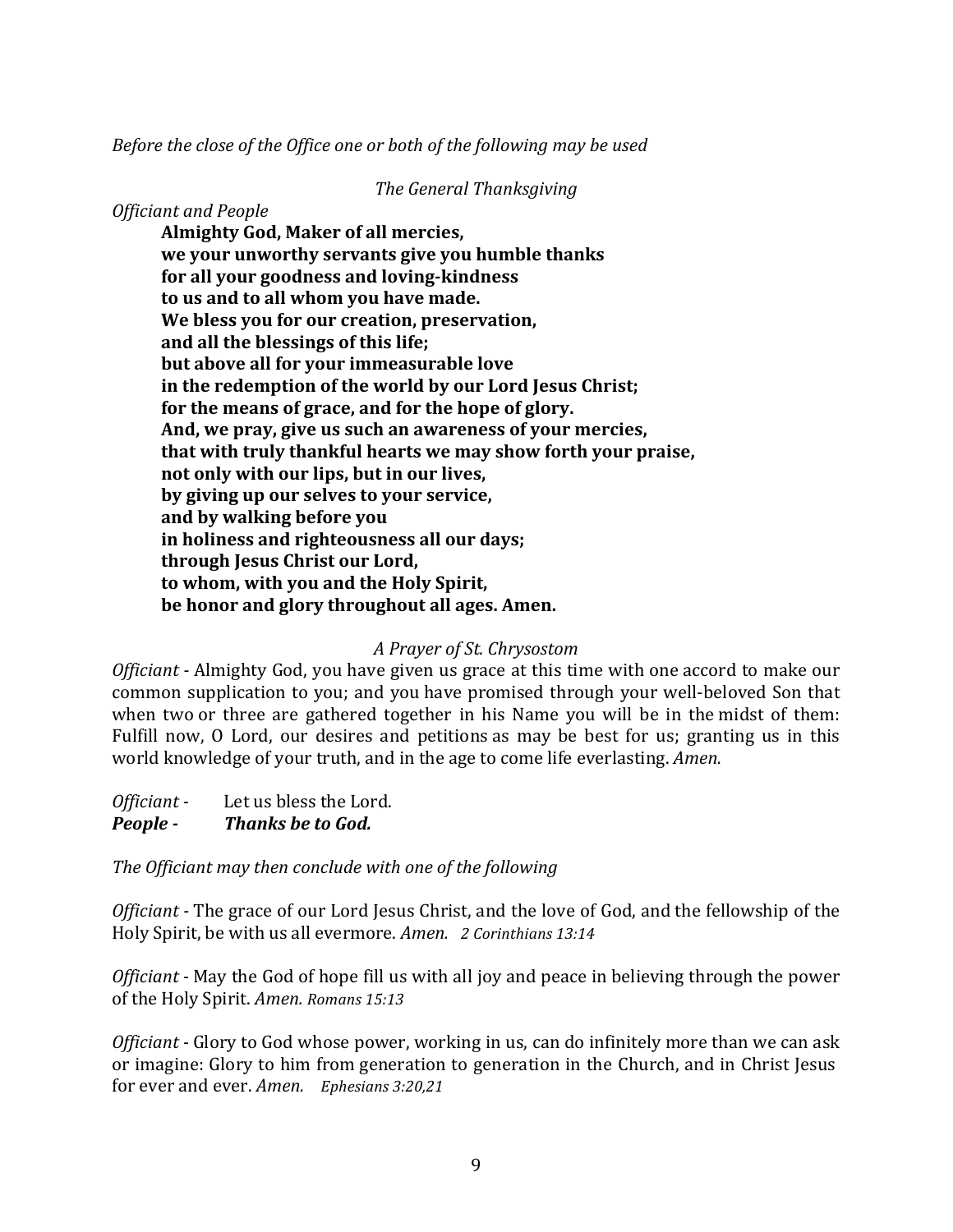#### **CANTICLES**

The following canticles are extracted from the Enriching Our Worship publication. Supplemental Liturgical *materials prepared by The Standing Commission on Liturgy and Music of The Episcopal Church.* Other suitable and authorized canticles can be found in the Book of Common Prayer.

#### Canticle A

#### **A Song of Wisdom**

*Sapientia liberavit Wisdom 10:15-19,20b-21* 

Wisdom freed from a nation of oppressors  $*$ a holy people and a blameless race. She entered the soul of a servant of the Lord,  $*$ withstood dread rulers with wonders and signs. To the saints she gave the reward of their labors,  $*$ and led them by a marvelous way; She was their shelter by day  $*$ and a blaze of stars by night. She brought them across the Red Sea,  $*$ she led them through mighty waters; But their enemies she swallowed in the waves  $*$ and spewed them out from the depths of the abyss. And then, Lord, the righteous sang hymns to your Name,  $*$ and praised with one voice your protecting hand; For Wisdom opened the mouths of the mute, \* and gave speech to the tongues of a new-born people. Praise to the holy and undivided Trinity, one God: \* as it was in the beginning, is now, and will be for ever. Amen.

#### Canticle B

#### **A Song of Pilgrimage**

*Priusquam errarem Ecclesiasticus 51:13-16,20b-22* 

Before I ventured forth, even while I was very young,  $*$ I sought wisdom openly in my prayer. In the forecourts of the temple I asked for her, $*$ and I will seek her to the end. From first blossom to early fruit, \* she has been the delight of my heart. My foot has kept firmly to the true path,  $*$ diligently from my youth have I pursued her. I inclined my ear a little and received her; \* I found for myself much wisdom and became adept in her. To the one who gives me wisdom will I give glory,  $*$ for I have resolved to live according to her way.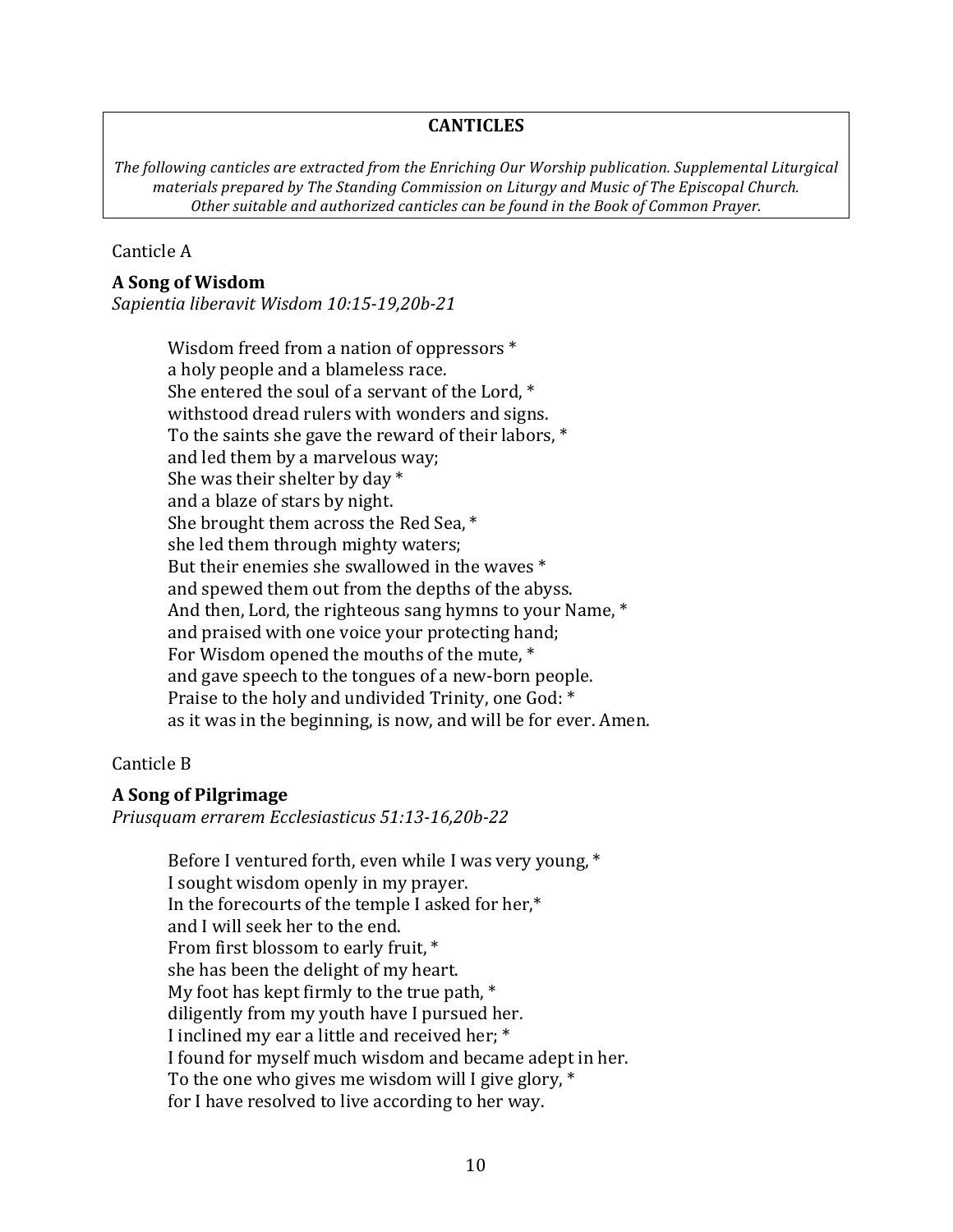From the beginning I gained courage from her,  $*$ therefore I will not be forsaken. In my inmost being I have been stirred to seek her,  $*$ therefore have I gained a good possession. As my reward the Almighty has given me the gift of language, $*$ and with it will I offer praise to God. Praise to the holy and undivided Trinity, one God: \* as it was in the beginning, is now, and will be for ever. Amen.

#### Canticle<sub>C</sub>

#### **The Song of Hannah**

*1 Samuel 2:1-8* 

My heart exults in you,  $0$  God;  $*$  my triumph song is lifted in you. My mouth derides my enemies, \* for I rejoice in your salvation. There is none holy like you, \* nor any rock to be compared to you, our God. Do not heap up prideful words or speak in arrogance;  $*$ Only God is knowing and weighs all actions. The bows of the mighty are broken, \* but the weak are clothed in strength. Those once full now labor for bread, \* those who hungered now are well fed. The childless woman has borne sevenfold,  $*$  while the mother of many is forlorn. God destroys and brings to life, casts down and raises up;  $*$ gives wealth or takes it away, humbles and dignifies. God raises the poor from the dust;  $*$  and lifts the needy from the ash heap To make them sit with the rulers  $*$  and inherit a place of honor. For the pillars of the earth are  $God's *$  on which the whole earth is founded. Praise to the holy and undivided Trinity, one God: \* as it was in the beginning, is now, and will be for ever. Amen.

#### Canticle D

# **A Song of the Wilderness**

*Isaiah 35:1-7,10* 

The wilderness and the dry land shall be glad, \* the desert shall rejoice and blossom; It shall blossom abundantly,  $*$  and rejoice with joy and singing. They shall see the glory of the Lord, \* the majesty of our God. Strengthen the weary hands,  $*$  and make firm the feeble knees. Say to the anxious, "Be strong, do not fear!  $*$ Here is your God, coming with judgment to save you." Then shall the eyes of the blind be opened,  $*$  and the ears of the deaf be unstopped. Then shall the lame leap like a deer,  $*$  and the tongue of the speechless sing for joy. For waters shall break forth in the wilderness  $*$  and streams in the desert; The burning sand shall become a pool  $*$  and the thirsty ground, springs of water. The ransomed of God shall return with singing,  $*$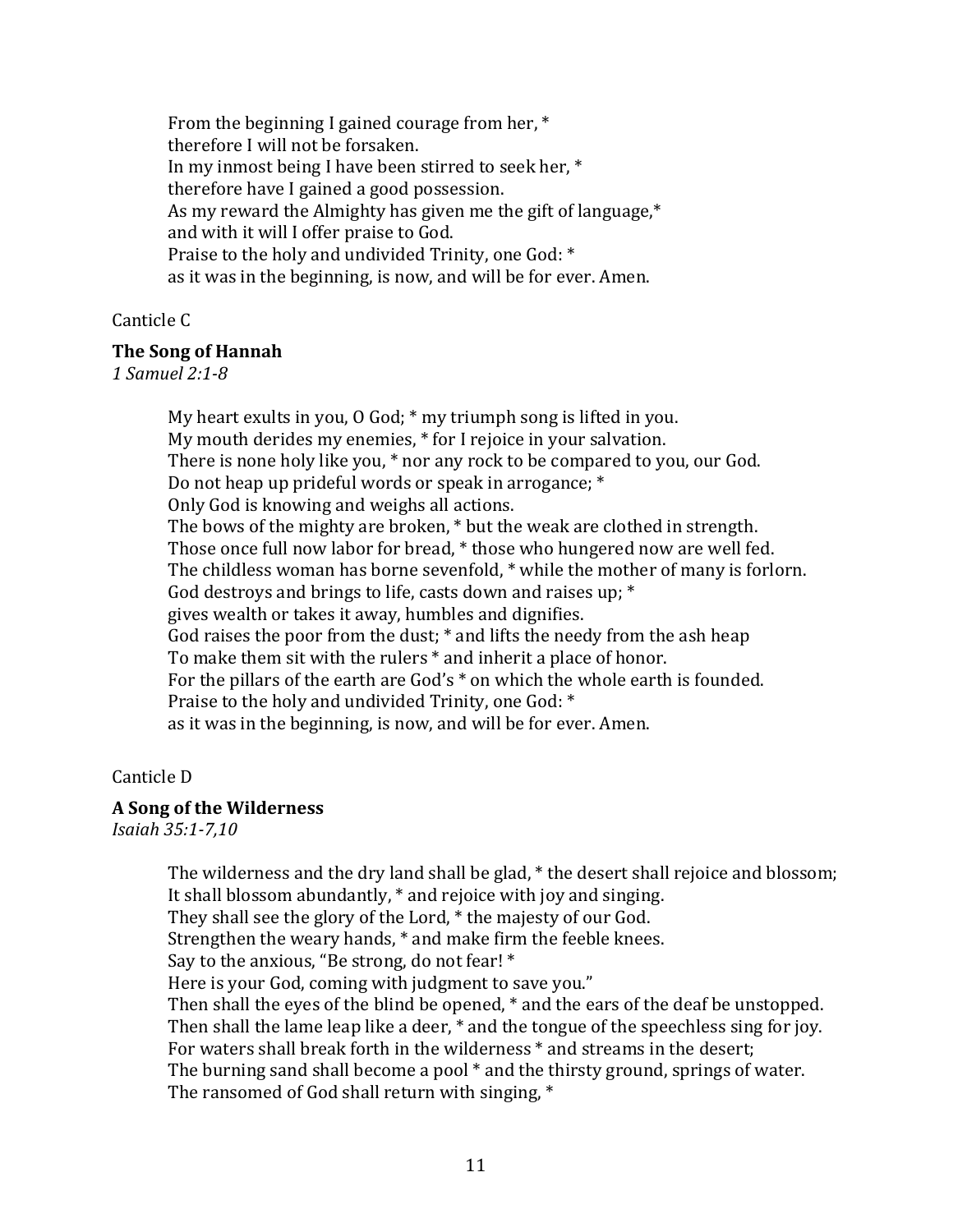with everlasting joy upon their heads.

Joy and gladness shall be theirs, \* and sorrow and sighing shall flee away. Praise to the holy and undivided Trinity, one God:  $*$ as it was in the beginning, is now, and will be for ever. Amen.

Canticle E

# **A Song of Jerusalem Our Mother**

*Isaiah 66:10-14* 

Rejoice with Jerusalem and be glad for her  $*$  all you who love her, Rejoice, rejoice with her,  $*$  all you who mourn over her, That you may drink deeply with delight  $*$  from her comforting breast. For thus says our God, \* "I will extend peace to her like a river, the wealth of nations like an overflowing stream. "You shall nurse and be carried on her arm, and you shall nestle in her lap. "As a mother comforts her child, so will I comfort you;  $*$ you shall be comforted in Jerusalem. "You shall see, and your heart shall rejoice,  $*$ you shall flourish like the grass of the fields." Praise to the holy and undivided Trinity, one God: \* as it was in the beginning, is now, and will be for ever. Amen.

Canticle F

# **A Song of Lamentation**

*Lamentations 1:12,16; 3:19,22-24,26* 

Is it nothing to you, all you who pass by?  $*$ Look and see if there is any sorrow like my sorrow, Which was brought upon me,  $*$  inflicted by God's fierce anger. For these things I weep; my eyes flow with tears,  $*$ for a comforter is far from me, one to revive my courage. Remember my affliction and my bitterness,  $*$  wormwood and gall! The steadfast love of God never ceases,  $*$  God's mercies never end. They are new every morning;  $*$  great is your faithfulness. "God is my portion," says my soul, \* "therefore will I hope in God." It is good that we should wait quietly  $*$  for the coming of God's salvation. Praise to the holy and undivided Trinity, one God: \* as it was in the beginning, is now, and will be for ever. Amen.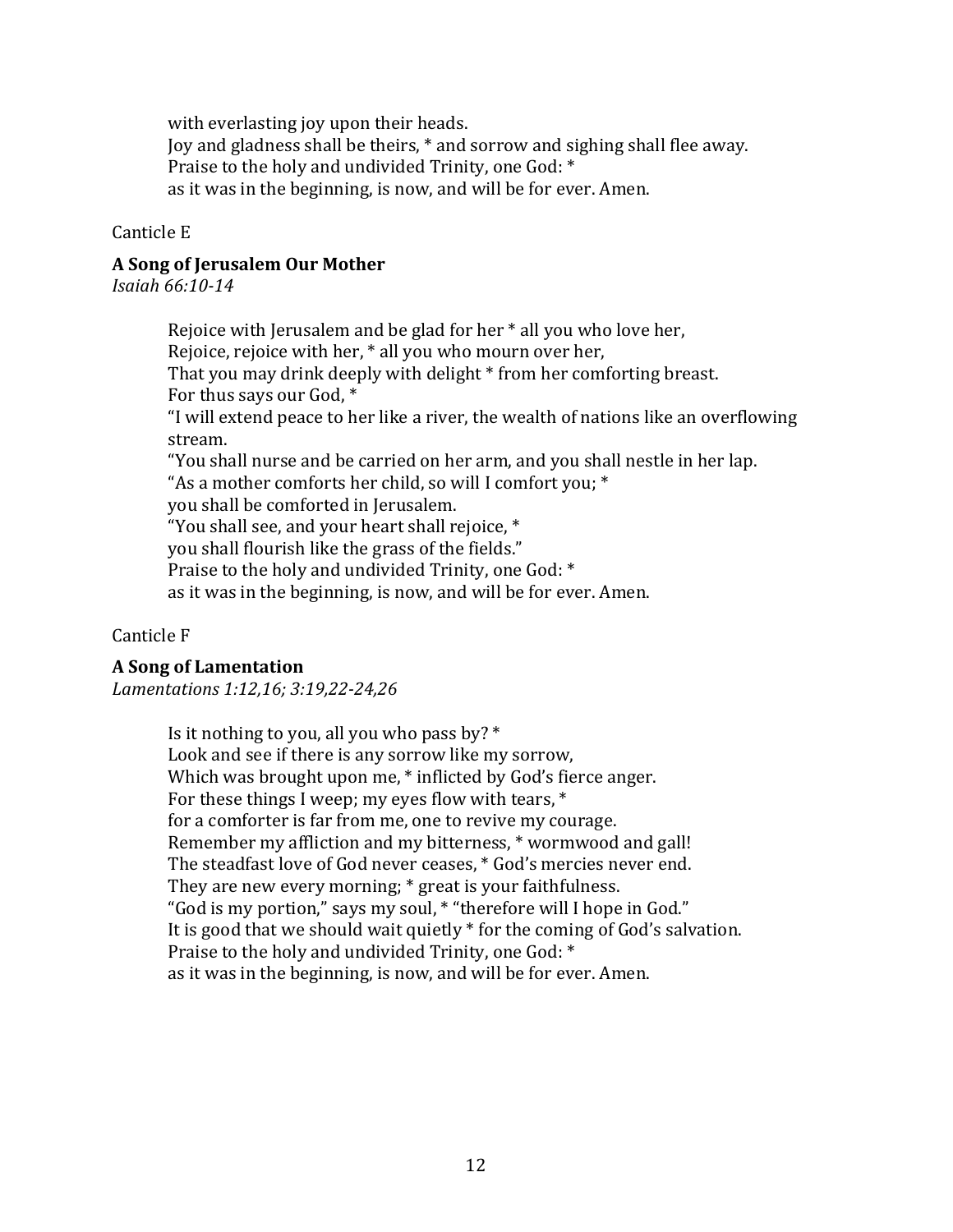Canticle G

#### **A Song of Ezekiel**

*Ezekiel 36:24-28* 

I will take you from among all nations; \* and gather you from all lands to bring you home. I will sprinkle clean water upon you; \* and purify you from false gods and uncleanness. A new heart I will give you  $*$  and a new spirit put within you. I will take the stone heart from your chest \* and give you a heart of flesh. I will help you walk in my laws  $*$  and cherish my commandments and do them. You shall be my people,  $*$  and I will be your God. Praise to the holy and undivided Trinity, one God: \* as it was in the beginning, is now, and will be for ever. Amen.

#### Canticle H

#### **A Song of Hosea**

*Hosea 6:1-3* 

Come, let us return to our God,  $*$  who has torn us and will heal us. God has struck us and will bind up our wounds, \* after two days revive us, On the third day restore us,  $*$  that in God's presence we may live. Let us humble ourselves, let us strive to know the Lord,  $*$ whose justice dawns like morning light, its dawning as sure as the sunrise. God's justice will come to us like a shower,  $*$  like spring rains that water the earth. Praise to the holy and undivided Trinity, one God: \* as it was in the beginning, is now, and will be for ever. Amen.

#### Canticle I

# **A Song of Jonah**

*Jonah 2:2-7,9* 

I called to you, O God, out of my distress, and you answered me; \* out of the belly of Sheol I cried, and you heard my voice. You cast me into the deep, into the heart of the seas,  $*$ and the flood surrounded me; all your waves and billows passed over me. Then I said, "I am driven away from your sight;  $*$ how shall I ever look again upon your holy temple?" The waters closed in over me, the deep was round about me;  $*$ weeds were wrapped around my head at the roots of the mountains. I went down to the land beneath the earth, \* yet you brought up my life from the depths, O God. As my life was ebbing away, I remembered you, O God,  $*$ and my prayer came to you, into your holy temple.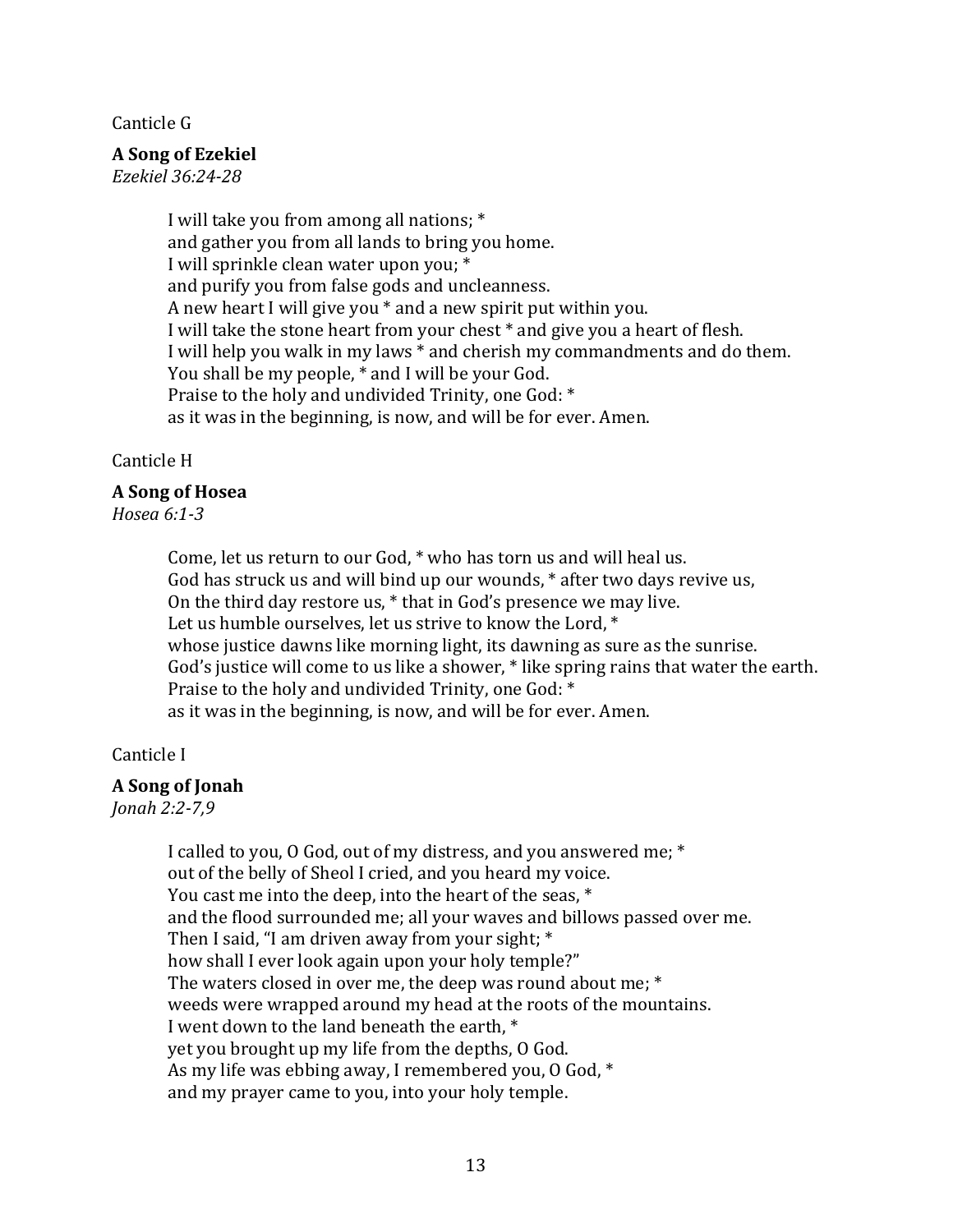With the voice of thanksgiving, I will sacrifice to you;  $*$ what I have vowed I will pay, for deliverance belongs to the Lord! Praise to the holy and undivided Trinity, one God:  $*$ as it was in the beginning, is now, and will be for ever. Amen.

Canticle I

### **A Song of Judith**

*Judith 16:13-16* 

I will sing a new song to my God,  $*$ for you are great and glorious, wonderful in strength, invincible. Let the whole creation serve you,  $*$  for you spoke and all things came into being. You sent your breath and it formed them,  $*$  no one is able to resist your voice. Mountains and seas are stirred to their depths,  $*$ rocks melt like wax at your presence. But to those who fear you,  $*$  you continue to show mercy. Praise to the holy and undivided Trinity, one God: \* as it was in the beginning, is now, and will be for ever. Amen.

#### Canticle K

#### **A Song of Our Adoption**

Ephesians 1:3-10

Blessed are you, the God and Father of our Lord Jesus Christ, \* for you have blessed us in Christ with every spiritual blessing in the heavenly places. Before the world was made, you chose us to be yours in Christ,  $*$ that we should be holy and blameless before you. You destined us for adoption as your children through Jesus Christ, \* according to the good pleasure of your will, To the praise of your glorious grace,  $*$ that you have freely given us in the Beloved. In you, we have redemption through the blood of Christ, the forgiveness of our sins, According to the riches of your grace  $*$ which you have lavished upon us. You have made known to us, in all wisdom and insight,  $*$ the mystery of your will, According to your good pleasure which you set forth in Christ,  $*$ as a plan for the fullness of time, To gather together all things in Christ, \* things in heaven and things on earth. Praise to the holy and undivided Trinity, one God: \* as it was in the beginning, is now, and will be for ever. Amen.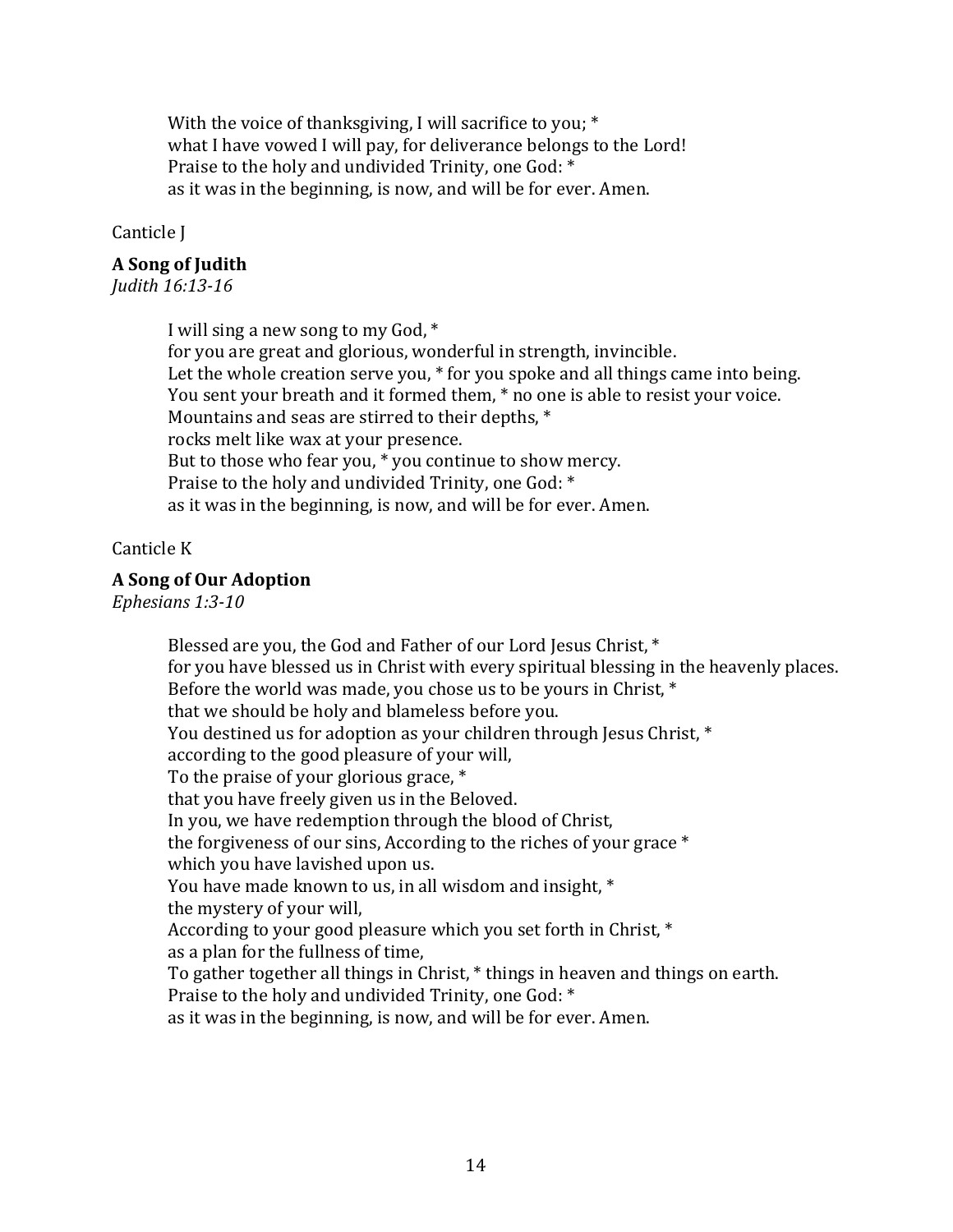Canticle L

#### **A Song of Christ's Humility**

*Philippians 2:6-11* 

Though in the form of God,  $*$ Christ Jesus did not cling to equality with God, But emptied himself, taking the form of a servant,  $*$ and was born in human likeness. Being found in human form, he humbled himself  $*$ and became obedient to death, even death on a cross. Therefore, God has highly exalted him  $*$ and given him the name above every name, That at the name of Jesus, every knee shall bow,  $*$ in heaven and on earth and under the earth, And every tongue confess that Jesus Christ is Lord,  $*$ to the glory of God the Father. Praise to the holy and undivided Trinity, one God:  $*$ as it was in the beginning, is now, and will be for ever. Amen.

#### Canticle M

#### **A Song of Faith**

*1 Peter 1:3-4,18-21* 

Blessed be the God and Father of our Lord Jesus Christ, \* by divine mercy we have a new birth into a living hope; Through the resurrection of Jesus Christ from the dead,  $*$ we have an inheritance that is imperishable in heaven. The ransom that was paid to free us  $*$ was not paid in silver or gold, But in the precious blood of Christ,  $*$ the Lamb without spot or stain. God raised Jesus from the dead and gave him glory  $*$ so that we might have faith and hope in God. Praise to the holy and undivided Trinity, one God: \* as it was in the beginning, is now, and will be for ever. Amen.

#### Canticle N

#### **A Song of God's Love**

*1 John 4:7-11* 

Beloved, let us love one another, \* for love is of God. Whoever does not love does not know God, \* for God is Love. In this the love of God was revealed among us,  $*$ that God sent his only Son into the world, so that we might live through Jesus Christ.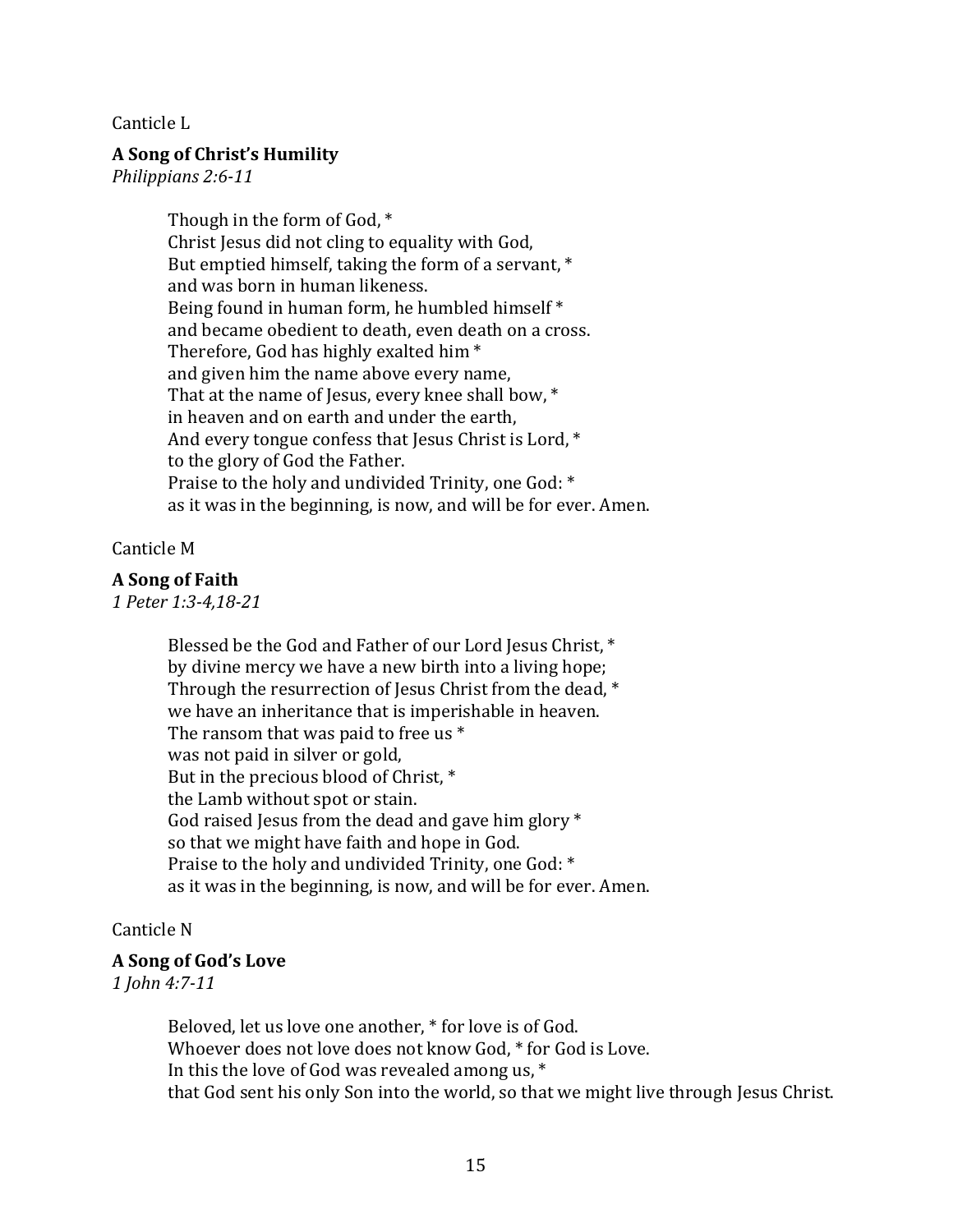In this is love, not that we loved God but that God loved us  $*$ and sent his Son that sins might be forgiven. Beloved, since God loved us so much,  $*$  we ought also to love one another. For if we love one another, God abides in us,  $*$  and God's love will be perfected in us. Praise to the holy and undivided Trinity, one God: \* as it was in the beginning, is now, and will be for ever. Amen.

#### Canticle<sub>O</sub>

#### **A Song of the Heavenly City**

*Revelation 21:22-26, 22:1-4* 

I saw no temple in the city,  $*$ for its temple is the God of surpassing strength and the Lamb. And the city has no need of sun or moon to light it,  $*$ for the glory of God shines on it, and its lamp is the Lamb. By its light the nations shall walk,  $*$ and the rulers of the world lay their honor and glory there. Its gates shall never be shut by day, nor shall there be any night;  $*$ into it they will bring the honor and glory of nations. I saw the clean river of the water of life, bright as crystal,  $*$ flowing from the throne of God and of the Lamb. The tree of life spanned the river, giving fruit every month,  $*$ and the leaves of the tree were for the healing of nations. All curses cease where the throne of God and the Lamb stands, and all servants give worship there; \* there they will see God's face, whose Name shall be on their foreheads. Praise to the holy and undivided Trinity, one God: \* as it was in the beginning, is now, and will be for ever. Amen.

#### Canticle P

# **A Song of the Spirit**

*Revelation 22:12-17* 

"Behold, I am coming soon," says the Lord, "and bringing my reward with me,  $*$ to give to everyone according to their deeds. "I am the Alpha and the Omega, the first and the last,  $*$ the beginning and the end." Blessed are those who do God's commandments, that they may have the right to the tree of life,  $*$ and may enter the city through the gates. "I, Jesus, have sent my angel to you,  $*$ with this testimony for all the churches. "I am the root and the offspring of David,  $*$ I am the bright morning star." "Come!" say the Spirit and the Bride; \*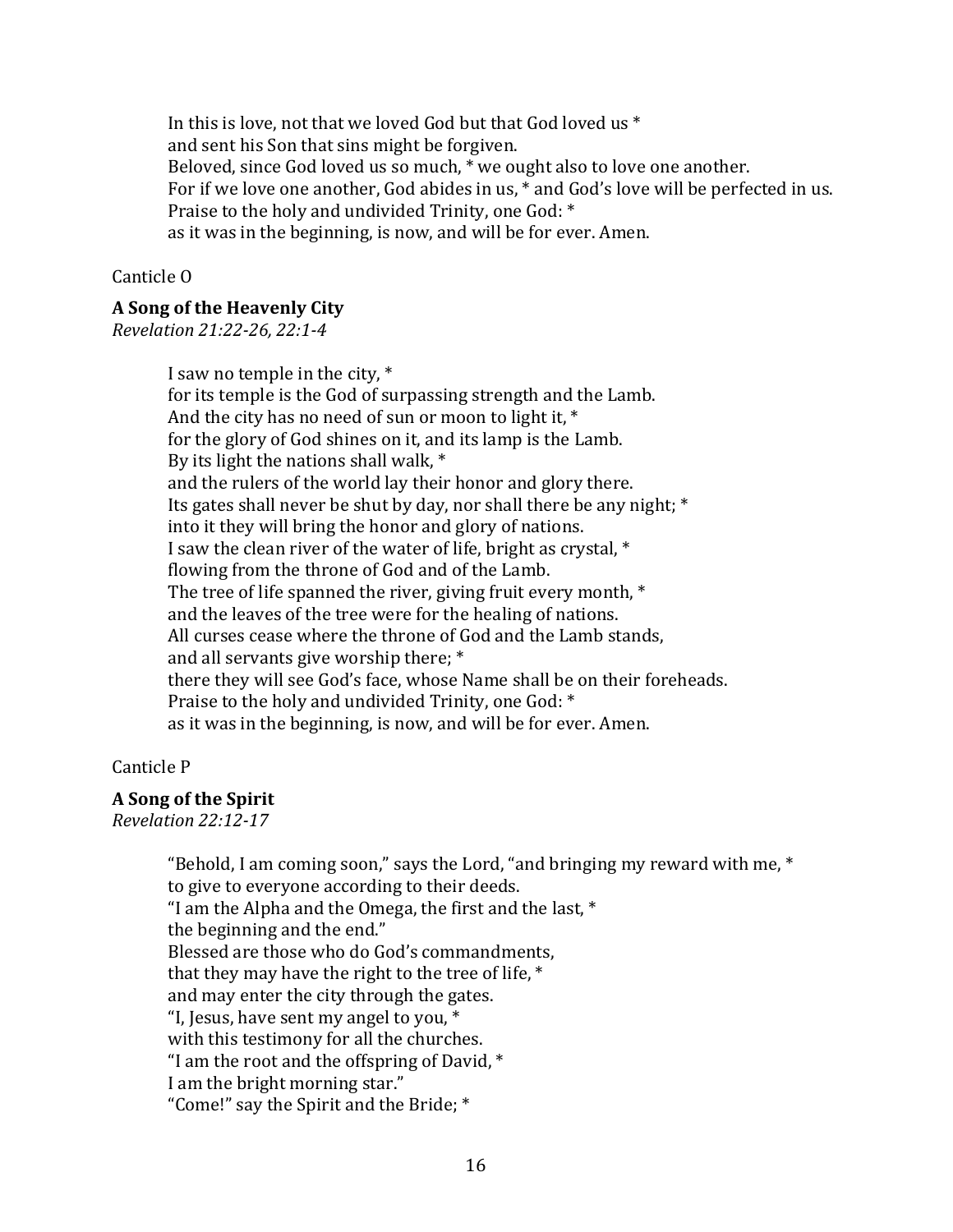"Come!" let each hearer reply! Come forward, you who are thirsty,  $*$ let those who desire take the water of life as a gift. Praise to the holy and undivided Trinity, one God:  $*$ as it was in the beginning, is now, and will be for ever. Amen.

#### Canticle Q

# **A Song of Christ's Goodness**

*Anselm of Canterbury* 

Jesus, as a mother you gather your people to you;  $*$ you are gentle with us as a mother with her children. Often you weep over our sins and our pride,  $*$ tenderly you draw us from hatred and judgment. You comfort us in sorrow and bind up our wounds,  $*$ in sickness you nurse us and with pure milk you feed us. Jesus, by your dying, we are born to new life;  $*$ by your anguish and labor we come forth in joy. Despair turns to hope through your sweet goodness; \* through your gentleness, we find comfort in fear. Your warmth gives life to the dead,  $*$ your touch makes sinners righteous. Lord Jesus, in your mercy, heal us;  $*$ in your love and tenderness, remake us. In your compassion, bring grace and forgiveness,  $*$ for the beauty of heaven, may your love prepare us. Praise to the holy and undivided Trinity, one God: \* as it was in the beginning, is now, and will be for ever. Amen.

#### Canticle R

#### **A Song of True Motherhood**

*Julian of Norwich* 

God chose to be our mother in all things  $*$ and so made the foundation of his work. most humbly and most pure, in the Virgin's womb. God, the perfect wisdom of all,  $*$  arrayed himself in this humble place. Christ came in our poor flesh  $*$  to share a mother's care. Our mothers bear us for pain and for death;  $*$ our true mother, Jesus, bears us for joy and endless life. Christ carried us within him in love and travail,  $*$ until the full time of his passion. And when all was completed and he had carried us so for joy,  $*$ still all this could not satisfy the power of his wonderful love. All that we owe is redeemed in truly loving God,  $*$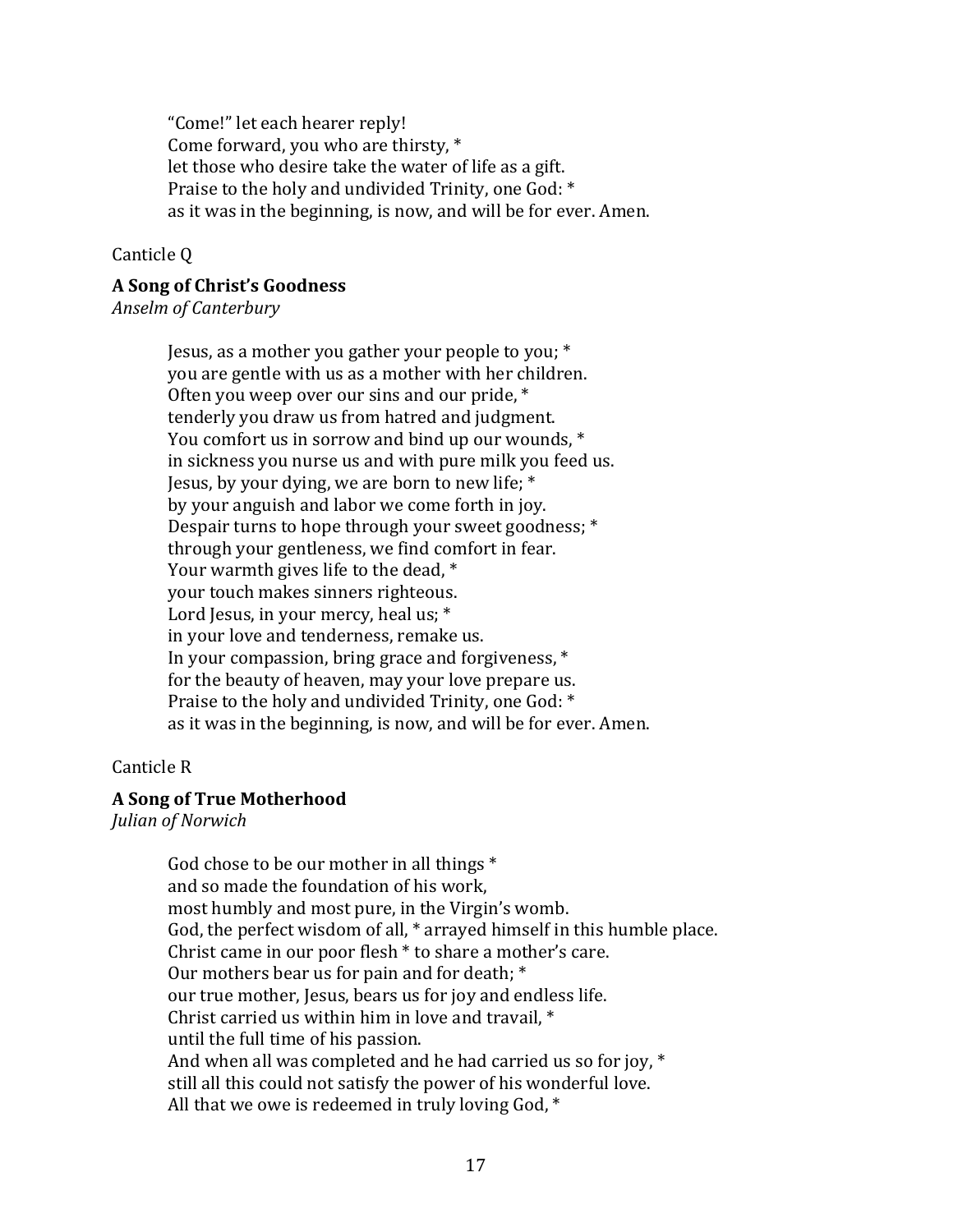for the love of Christ works in us: Christ is the one whom we love. Praise to the holy and undivided Trinity, one God: \* as it was in the beginning, is now, and will be for ever. Amen.

# Canticle S **A Song of Our True Nature**

*Julian of Norwich* 

Christ revealed our frailty and our falling,  $*$  our trespasses and our humiliations. Christ also revealed his blessed power, \* his blessed wisdom and love. He protects us as tenderly and as sweetly when we are in greatest need;  $*$  he raises us in spirit and turns everything to glory and joy without ending. God is the ground and the substance, the very essence of nature;  $*$ God is the true father and mother of natures. We are all bound to God by nature,  $*$ and we are all bound to God by grace. And this grace is for all the world,  $*$ because it is our precious mother, Christ. For this fair nature was prepared by Christ for the honor and nobility of all,  $*$  and for the joy and bliss of salvation. Praise to the holy and undivided Trinity, one God:  $*$ as it was in the beginning, is now, and will be for ever. Amen.

# Canticle T *Surge, illuminare*

Arise, shine, for your light has come, \* and the glory of the Lord has dawned upon you. For behold, darkness covers the land; \* deep gloom enshrouds the peoples. But over you the Lord will rise,  $*$ and his glory will appear upon you. Nations will stream to your light,  $*$ and kings to the brightness of your dawning. Your gates will always be open;  $*$ by day or night they will never be shut. They will call you, The City of the Lord,  $*$ The Zion of the Holy One of Israel. Violence will no more be heard in your land,  $*$ ruin or destruction within your borders. You will call your walls, Salvation, \* and all your portals, Praise. The sun will no more be your light by day;  $*$ by night you will not need the brightness of the moon. The Lord will be your everlasting light,  $*$ and your God will be your glory. Glory to the Father, and to the Son, and to the Holy Spirit:  $*$ as it was in the beginning, is now, and will be for ever. Amen.